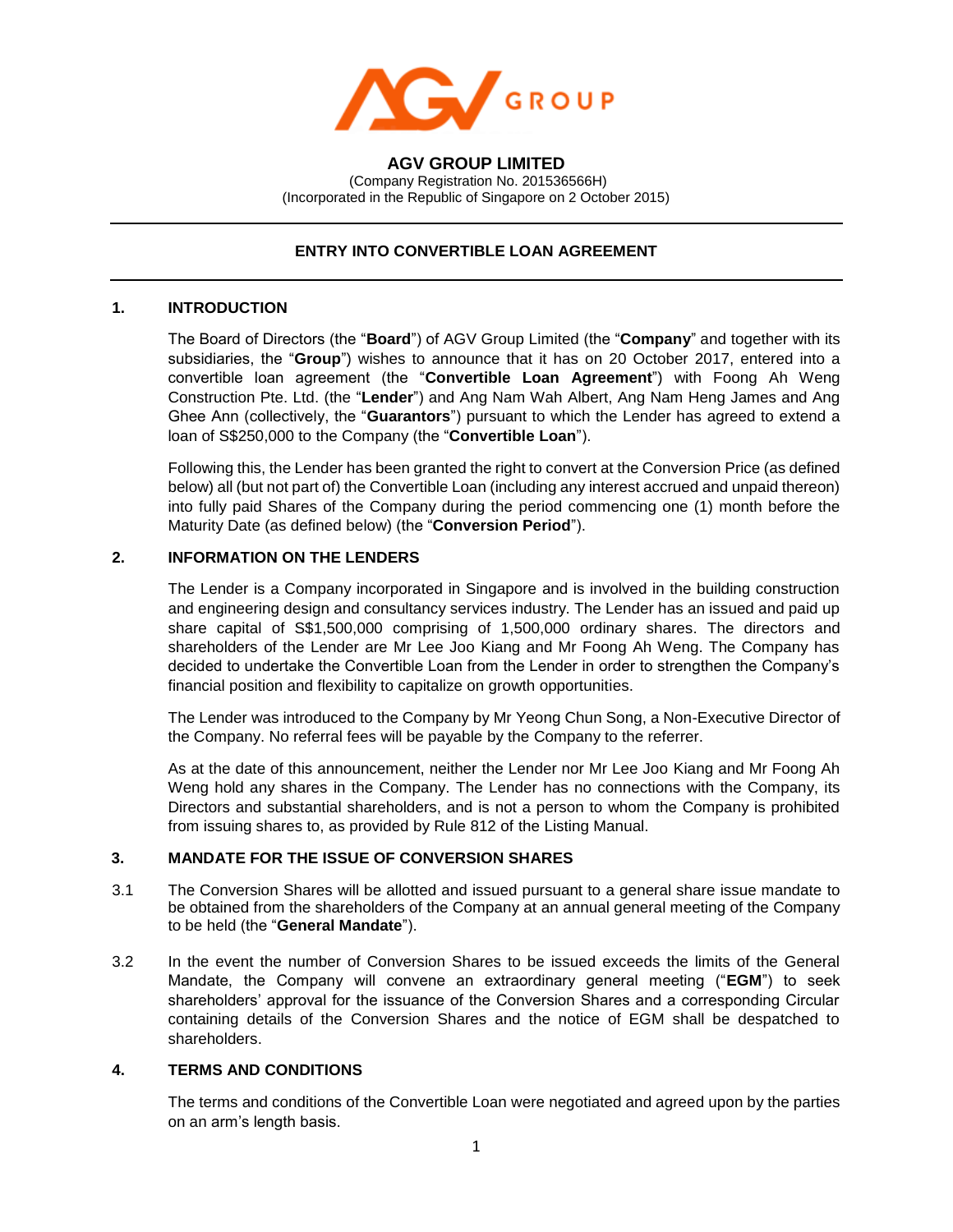#### **Convertible Loan**

The salient terms and conditions of the Convertible Loan is set out below:

Principal Amount: S\$250,000

- Interest: The interest on the principal amount payable shall be fixed at a rate of 15% per annum and shall be paid by the Company in arrears to the Lender on the last day of the Interest Period (the "**Interest Payment Date**") and such Interest Period shall be a period of three (3) months
- Maturity Date: the business day falling 24 months from the fifth business day after the last of the condition precedent to the utilization of the Loan is fulfilled (or waived in accordance with the Convertible Loan Agreement)
- Conditions Precedent: The rights and obligations of the Lender and the Company under the Convertible Loan Agreement is conditional upon the satisfaction of the following conditions:
	- (a) the approval of the board of Directors of the Company for entry into the Convertible Loan Agreement and the transactions under the Convertible Loan Agreement and any related transactions in relation thereto;
	- (b) a valid general share issue mandate from the shareholders being available and sufficient for the issue of the Conversion Shares;
	- (c) that there is no material adverse change in the financial condition of the Company that would materially or adversely affect the ability of the Company to perform its obligations under the Convertible Loan Agreement; and
	- (d) that no event of default has occurred and no event has occurred which, with the giving of notice and/or lapse of time might constitute an event of default.
- Conversion Right: In lieu of receiving repayment of the convertible loan in cash and subject to the listing and quotation notice being obtained from SGX-ST, the Lender shall have the right to convert all (but not part of) the convertible loan (including any interest accrued and unpaid thereon) into fully paid Shares.
- Conversion Price: 95% of the average of the volume weighted average price per Share quoted by the SGX-ST for fourteen (14) consecutive trading days ending on the trading day immediately preceding the date the Conversion Notice is given to the Company (the "**Conversion Date**") and such price shall be rounded upwards to the nearest 0.1 cent.;
- Conversion Shares: The number of Conversion Shares to be issued and allotted to the Lender pursuant to the Convertible Loan Agreement shall be determined based on the Conversion Price. As at this juncture, as the Company is unable to fix the Conversion Price, it is unable to ascertain the maximum number of Conversion Shares which may be issued pursuant to the Convertible Loan Agreement. Solely for illustrative purposes, based on 95% of the average of the volume weighted average price of S\$0.169 for each Share of the Company based on trades done on the Catalist Board of the SGX-ST for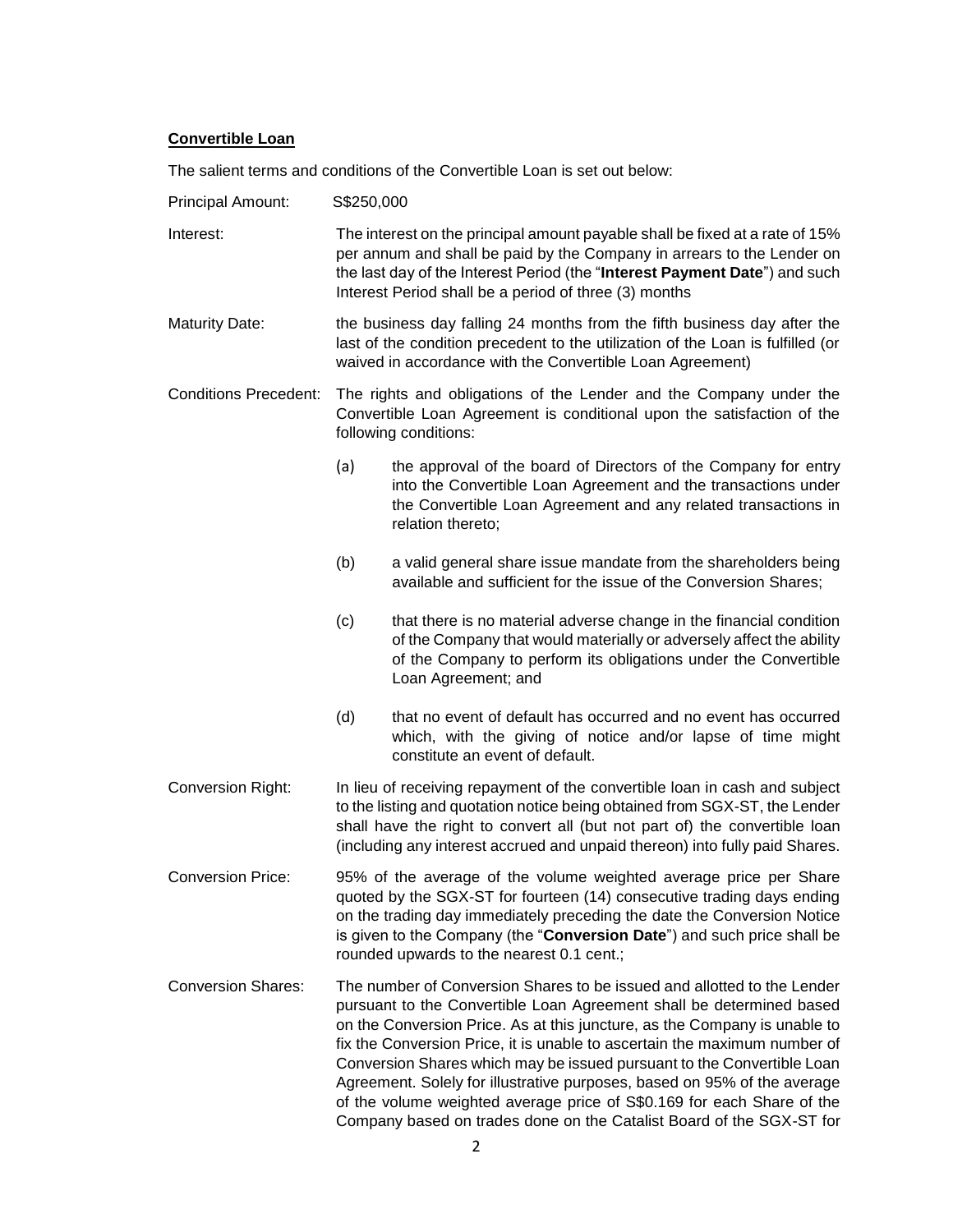|                           | fourteen (14) trading days ending on 10 October 2017 (being the last full<br>market day on which the Shares were traded prior to the signing of the<br>Convertible Loan Agreement) and assuming that the maximum interest<br>rate applies, the maximum number of Conversion Shares that may be<br>issued is 1,923,077 representing approximately 1.53% of the Company's<br>existing and issued paid-up share capital as at the date of this<br>announcement. |
|---------------------------|--------------------------------------------------------------------------------------------------------------------------------------------------------------------------------------------------------------------------------------------------------------------------------------------------------------------------------------------------------------------------------------------------------------------------------------------------------------|
| Prepayment of Loan:       | The Company may upon giving not less than five (5) days' prior notice in<br>writing to the Lender prepay on any Interest Payment Date the whole or<br>any part of the convertible loan together with accrued interest thereon up<br>to the date of prepayment.                                                                                                                                                                                               |
| Status of the             |                                                                                                                                                                                                                                                                                                                                                                                                                                                              |
| <b>Conversion Shares:</b> | The Conversion Shares shall on allotment rank for any dividends, rights or<br>other distributions, the record date for which is on or after the Conversion<br>Date and (subject as aforesaid), will rank pari passu in all respects with<br>the then existing shares in the capital of the Company.                                                                                                                                                          |

#### **5. GUARANTEE**

The Guarantors are the Executive Directors of the Company namely Albert Ang Nam Wah, Ang Nam Heng James and Ang Ghee Ann. Under the Convertible Loan Agreement, they irrevocably and unconditionally guarantee that whenever the Company does not pay any amount when due under or in connection with the Convertible Loan Agreement, to immediately, on demand, pay that amount as if they were the principal obligor without set-off or counterclaim.

# **6. INTERESTED PERSON TRANSACTION ("IPT")**

The Convertible Loan Agreement does not constitute an IPT as the Lender does not fall under the definition of an Interested Person as defined in Chapter 9 of the Catalist Rules. Under Rule 909(3) of the Catalist Rules, as no interest is payable by the Company to the Guarantors in connection with the guarantees, the value of the guarantees is nil and the Company is not required to disclose or to obtain the approval of the shareholders for the entry into the said guarantee.

## **7. CONFIRMATION FROM THE COMPANY**

The Company confirms that no transfer of a controlling interest in the Company within the meaning of Rule 803 of the Catalist Rules will arise from the allotment and issuance of the Conversion Shares by the Company to the Lender.

### **8. FINANCIAL EFFECTS OF THE CONVERTIBLE LOANS AND THE CONVERSION SHARES**

#### 8.1 Bases and Assumptions

For the purposes of illustration only, the *pro forma* financial effects of the Convertible Loan and the Convertible Shares taken as a whole are set out below. The *pro forma* financial effects have been prepared on the assumption that the Conversion Price is S\$0.169 and the number of Conversion Shares to be issued is 1,923,077 and based on the audited consolidated financial statements of the Group for FY2016 and do not necessarily reflect the actual future financial position and performance of the Group in the event that the Convertible Loan is fully disbursed and fully converted.

#### 8.2 Share Capital

In the event that the Convertible Loan is fully disbursed and fully converted, the *pro forma* financial effects on the share capital of the Company for FY2016 are as follows: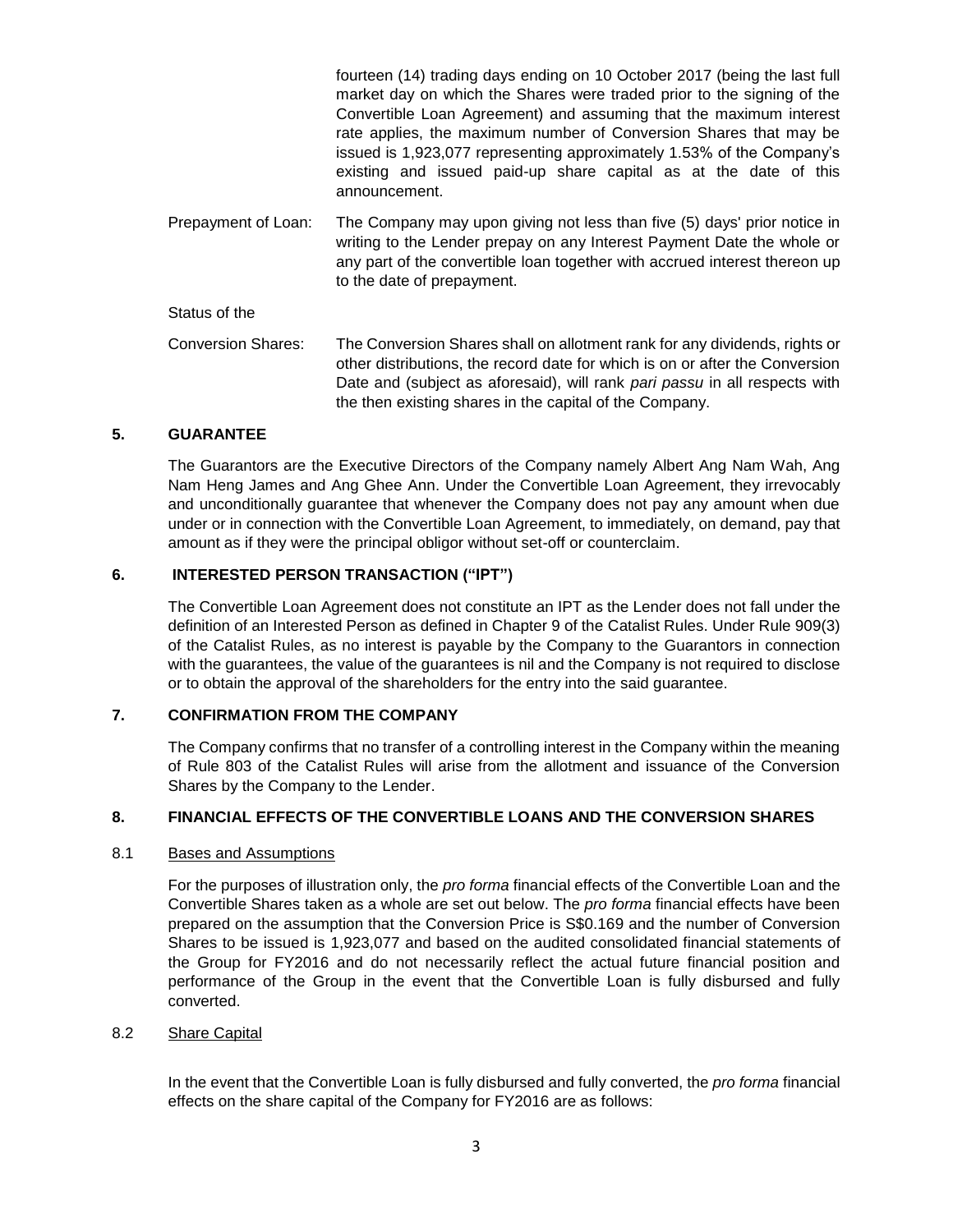|                                            | Before conversion of the<br>Convertible Loan and<br>issue of the Conversion<br><b>Shares</b> | After conversion of the<br>Convertible Loan and<br>issue of the Conversion<br><b>Shares</b> |
|--------------------------------------------|----------------------------------------------------------------------------------------------|---------------------------------------------------------------------------------------------|
| Number<br>- of<br>issued<br><b>Shares</b>  | 125,946,440                                                                                  | 127,869,517                                                                                 |
| Amount<br>share<br>of<br>capital (S\$'000) | 13,453                                                                                       | 13,778                                                                                      |

# 8.3 Net Tangible Assets ("**NTA**")

Assuming that the Convertible Loan is fully disbursed and fully converted on 30 September 2016 and based on the Group's audited consolidated financial statements for FY2016, the *pro forma* financial effects of the Convertible Loan (excluding non-controlling interests) on the consolidated NTA of the Group are as follows:

|                                     | As at 30 September 2016                                                                      |                                                                                          |  |
|-------------------------------------|----------------------------------------------------------------------------------------------|------------------------------------------------------------------------------------------|--|
|                                     | Before conversion of the<br>Convertible Loan and<br>issue of the Conversion<br><b>Shares</b> | After conversion of the Convertible<br>Loan and issue of the Conversion<br><b>Shares</b> |  |
| NTA<br>οf<br>the<br>Group (S\$'000) | 12,758                                                                                       | 13,083                                                                                   |  |
| Number<br>οf<br><b>Shares</b>       | 125,946,440                                                                                  | 127,869,517                                                                              |  |
| NTA per<br>share<br>(cents)         | 10.13                                                                                        | 10.23                                                                                    |  |

# 8.4 Earnings Per Share ("**EPS**")

Assuming that the Convertible Loan is fully disbursed and fully converted on 1 January 2016 and based on the Group's audited consolidated financial statements for FY2016, the *pro forma* financial effects of the Convertible Loan on the consolidated EPS of the Group are as follows:

| <b>For FY2016</b>                                                                                                                     |                          |
|---------------------------------------------------------------------------------------------------------------------------------------|--------------------------|
| Before conversion of the After conversion of the<br>Convertible Loan and issue of Convertible Loan and issue<br>the Conversion Shares | of the Conversion Shares |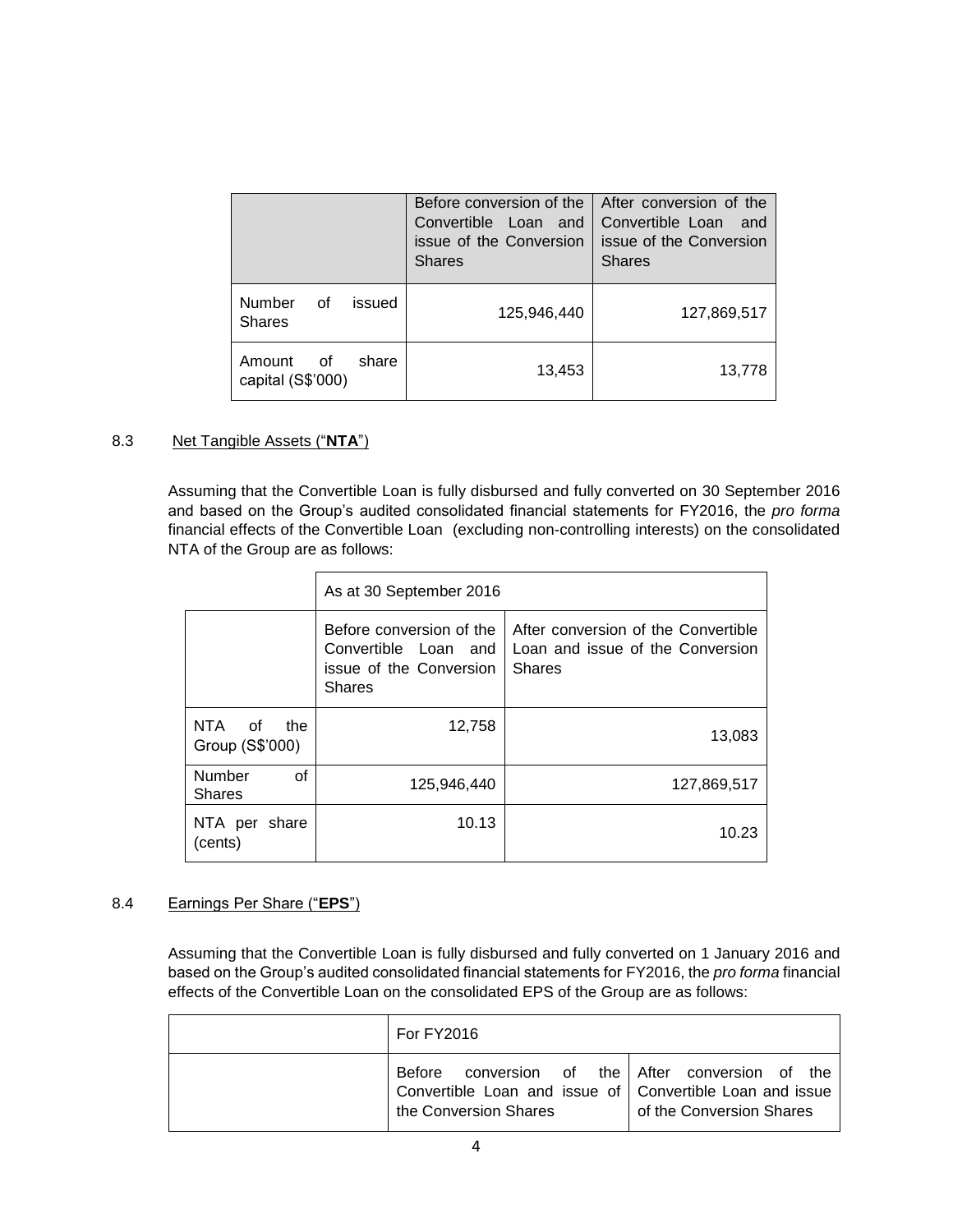| Profit/(Loss)<br>after<br>tax<br>(S\$'000)  | 623         | 623         |
|---------------------------------------------|-------------|-------------|
| Weighted Average Number of<br><b>Shares</b> | 125.946.440 | 127,869,517 |
| EPS per share (cents)                       | 0.49        | 0.49        |

### 8.5 Gearing

Assuming that the Convertible Loan is fully disbursed and fully converted on 30 September 2016 and based on the Group's audited consolidated financial statements for FY2016 and disregarding any interest, revenue and/or return that may arise from the Convertible Loan, the *pro forma* financial effects of the Convertible Loan on the gearing of the Group are as follows:

|                                                   | As at 30 September 2016                                                                            |                                                                                             |  |
|---------------------------------------------------|----------------------------------------------------------------------------------------------------|---------------------------------------------------------------------------------------------|--|
|                                                   | Before conversion of the<br>Convertible<br>Loan<br>and<br>issue of the Conversion<br><b>Shares</b> | After conversion of the<br>Convertible Loan and<br>issue of the Conversion<br><b>Shares</b> |  |
| Trade and other payables (S\$' 000)               | 4,352                                                                                              | 4,352                                                                                       |  |
| Borrowings (S\$' 000)                             | 12,458                                                                                             | 12,458                                                                                      |  |
| Finance lease payables (S\$' 000)                 | 161                                                                                                | 161                                                                                         |  |
| Cash and cash equivalents (S\$' 000)              | (4,039)                                                                                            | (3,714)                                                                                     |  |
| Net debt (S\$' 000)                               | 12,932                                                                                             | 13,257                                                                                      |  |
| Total equity (S\$' 000)                           | 12,758                                                                                             | 13,083                                                                                      |  |
| Total capital (S\$' 000)                          | 25,690                                                                                             | 26,340                                                                                      |  |
| Gearing ratio <sup><math>(1)</math></sup> (times) | 0.5                                                                                                | 0.5                                                                                         |  |

(1) The gearing ratio is calculated as net debt divided by total capital. Net debt is calculated as borrowings plus trade and other payables plus finance lease payables less cash and cash equivalents. Total capital is calculated as equity plus net debts.

# **9. RATIONALE AND USE OF PROCEEDS**

The rationale for the entry into the Convertible Loan Agreement is to improve the Company's financial position and flexibility to capitalize on growth opportunities.

The estimated net proceeds from the Convertible Loan Agreement (after deducting the estimated expenses, including but not limited to the professional fees in relation to the Convertible Loan Agreement) is approximately S\$247,500 ("**Net Proceeds**"). The Company intends to use 100% of the Net Proceeds for working capital purposes.

Pending the deployment of the Net Proceeds from time to time for the abovementioned intended purpose, such proceeds may be placed as deposits with banks and/or financial institutions and/or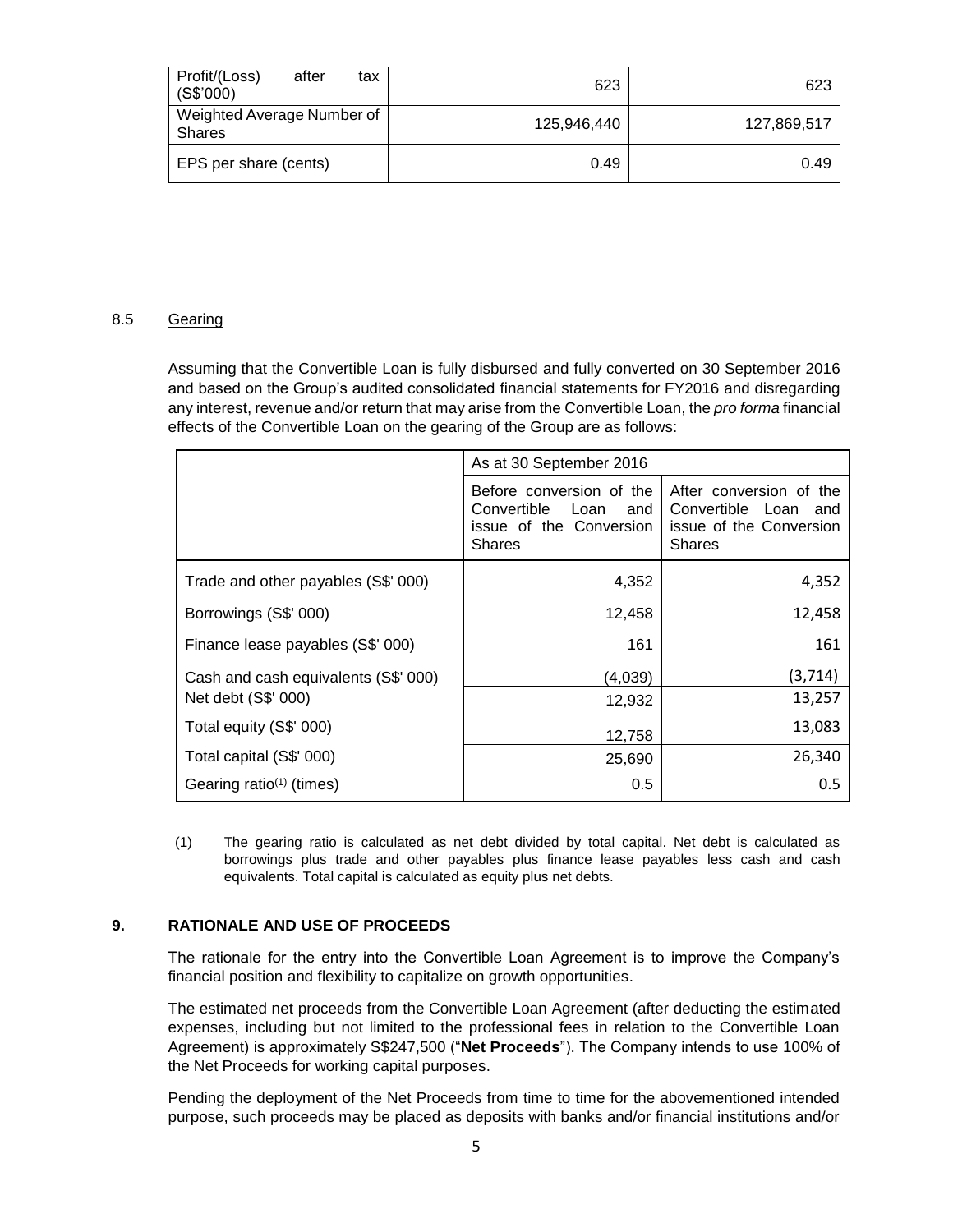invested in short-term money markets or debt instruments or for any other purposes on a shortterm basis as the Board may deem fit in the interest of the Company.

The Company will make periodic announcements on the utilisation of the Net Proceeds as and when such proceeds are materially disbursed, and provide a status report on the use of the proceeds raised in its interim and full-year financial statements issued under Rule 709 of the Catalist Rules and its annual report. The Company will also provide a breakdown with details on how the proceeds have been applied in the announcements and status reports.

## **10. DIRECTOR'S OPINION**

The Directors are of the opinion that, after taking into consideration:

- (i) the Group's present bank facilities, internal resources and operating cashflow, the working capital available to the Group is sufficient to meet its present requirements; and
- (ii) the Group's present bank facilities, internal resources, operating cashflow and the net proceeds from the Conversion Shares, the working capital available to the Group will be sufficient to meet its present requirements.

# **11. LISTING AND QUOTATION OF THE CONVERSION SHARES**

As and when the Lender exercise its Conversion Rights, the Sponsor, on behalf of the Company, will submit an additional listing application to the SGX-ST for the listing of and quotation for the Conversion Shares on Catalist. An announcement will be made to notify the shareholders as and when the listing and quotation notice from the SGX-ST is obtained.

### **12. INTERESTS OF OTHER DIRECTORS AND SUBSTANTIAL SHAREHOLDERS**

Save as disclosed herein, none of the Directors (other than in his capacity as Director or shareholder of the Company) nor (as far as the Directors are aware) substantial shareholders of the Company have any interest, direct or indirect, in the Convertible Loan Agreement.

### **13. DOCUMENTS FOR INSPECTION**

Copies of the Convertible Loan Agreement is available for inspection by shareholders during normal business hours at the registered address of the Company at 22 Benoi Road Singapore 629892 for three months from the date of this announcement.

# **14. DIRECTORS' RESPONSIBILITY STATEMENT**

The Directors collectively and individually accept full responsibility for the accuracy of the information given in this announcement and confirm, after making all reasonable enquiries, that to the best of their knowledge and belief, this announcement constitutes full and true disclosure of all material facts about the Convertible Loan Agreement, the Company and its subsidiaries, and the Directors are not aware of any facts, the omission of which, would make any statement in this announcement misleading. Where information in this announcement has been extracted from published or otherwise publicly available sources or obtained from a named source, the sole responsibility of the Directors has been to ensure that such information has been accurately and correctly extracted from those sources and/or reproduced in this announcement in its proper form and context.